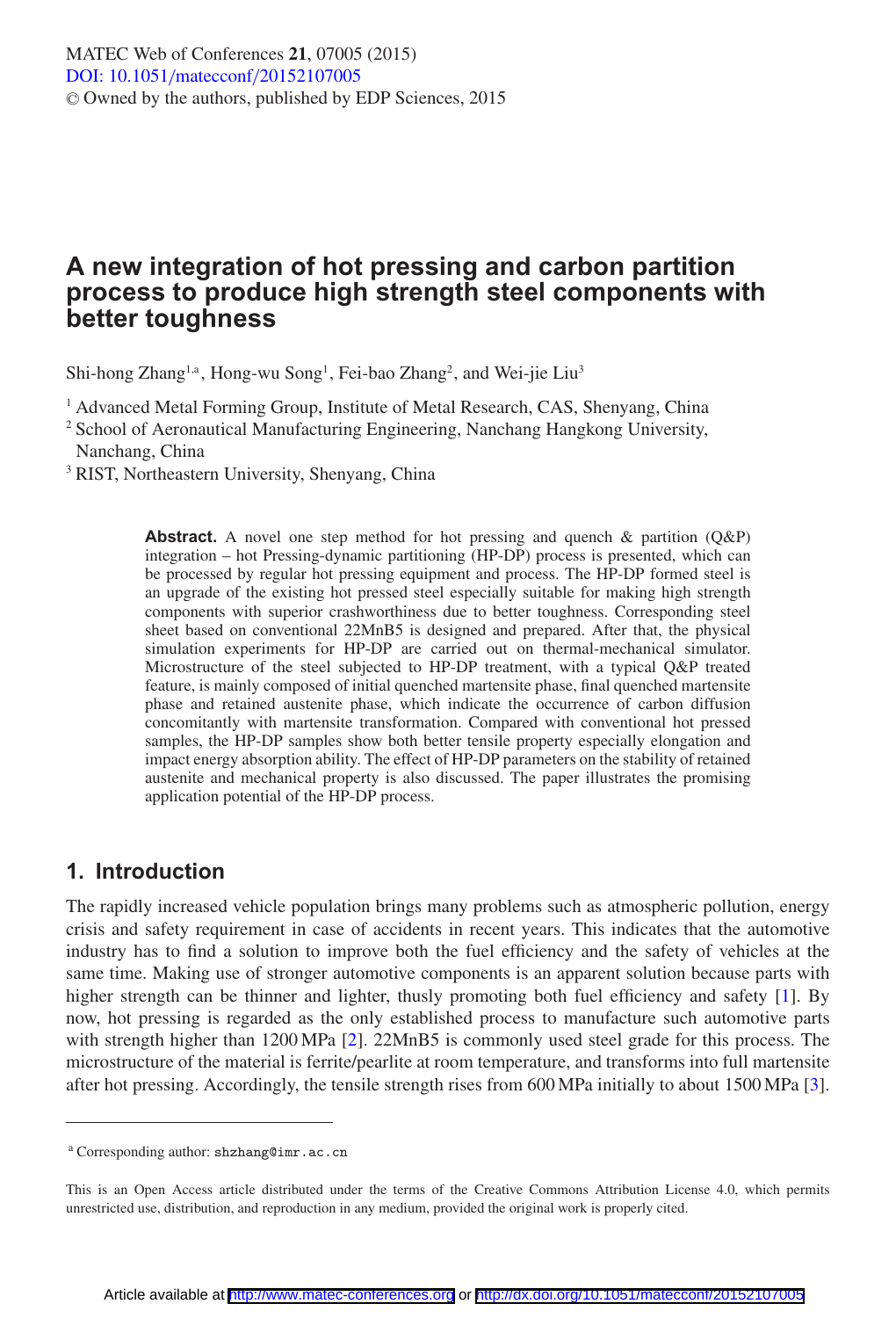#### MATEC Web of Conferences

|  |  |  | C Si Mn Ni+ Cr+Mo Cu Mo B Ti Al M <sub>s</sub> (K)                       |  |  |  |  |  |  |
|--|--|--|--------------------------------------------------------------------------|--|--|--|--|--|--|
|  |  |  | $0.19$ $1.55$ $1.53$ $2.47$ $1.01$ $0.0027$ $0.033$ $0.025$ $0.0030$ 583 |  |  |  |  |  |  |

Table 1. Example for composition (wt%) and Ms temperature for developed Q& DCP steels.

However, Currently, the elongation of hot-pressed steel, e.g. 22MnB5, is around 6% [\[4](#page-4-3)], which means a relatively low level of product of strength and elongation (PSE)-only around 9 GPa•%. Therefore such ultrahigh strength allows a reduction in sheet thickness, but does not have a direct contribution to an increase of crash safety or absorbed crash energy which is determined by the PSE level of the formed part [\[5\]](#page-4-4). So the hot-pressed steel becomes insufficient for making vehicle components with good crashworthy qualities.

To further enhance the PSE level of steel, Quenching and partitioning (Q&P) steel which is first proposed by Speer [\[6](#page-4-5)] has been developed over the years. The microstructure of the material, which is composed of a martensitic matrix providing ultrahigh strength and carbon-enriched retained austenite providing good elongation up to 15%, can achieve a PSE level as high as 20GPa•%-30GPa•% [\[7\]](#page-4-6). However, when the temperature–time profile of the Q&P process is illustrated together with that of the hot pressing process [\[8](#page-4-7)], it can be seen that the two profiles are totally incompatible. And the work of Liu et al. [\[9\]](#page-4-8) further indicated that neither the current hot pressing steel nor the existing Q&P steel can provide a PSE level higher than 20 GPa% under the standard hot pressing process.

In this paper, a new one step method for hot pressing and Q&P integration - hot Pressing-dynamic partitioning (HP-DP) process is proposed, which can be processed by regular hot pressing equipment and process. The developed steel, process design concept and the corresponding microstructure and tensile property are briefly introduced and discussed for the new developed process to show its promising application potential to make high strength automobile components with superior crashworthiness.

## **2. Experimental procedures**

### **2.1 Design concept of HF-DP process**

Although martensite transformation is often referred to as a diffusionless transformation, the possibility of carbon diffusion from freshly formed martensite to its surrounding untransformed austenite during martensite transformation has been discussed both experimentally  $[10-12]$  $[10-12]$  and theoretically [\[13\]](#page-4-11). First of all, the driving force of carbon diffusion is its chemical potential difference in martensite and austenite and thusly is built up as soon as martensite transformation begins. Secondly, the carbon diffusion rate is quite fast in typical temperature range for martensite transformation-it may take from only 7.25  $\times$  10<sup>-3</sup> to 3.0  $\times$  10<sup>-4</sup> second to enrich the untransformed austenite [\[13](#page-4-11)]. Thus, it is possible that the diffusion of carbon occurs concomitantly with martensite transformation.

Based on the above analysis, Liu  $[14]$  proposed the concept of quenching & dynamic carbon partition concept (Q&DCP), and developed Q&DCP steels which compositions are shown in Table 1 as an example [\[8](#page-4-7)]. Then the authors proposed the HP-DP process [\[15](#page-4-13)], for which the temperature–time profile can be shown in Fig. 1.

### **2.2 Experimental methods**

Thermal-mechanical physical compression test with controlled temperature profile are carried out to physically simulate the proposed HP-DP process using the developed steel on a Gleeble 3800 simulator. The experimental specimen and procedure are shown in Fig. 2, in which different deformation at HP process stage and cooling rates during DP process are pre-set. And using the special shape of specimen, tensile tests can be carried out after simulated HP-DP process treatment. For simulated HP-DP specimens before and after tensile tests, the microstructures are characterized by SEM, TEM and XRD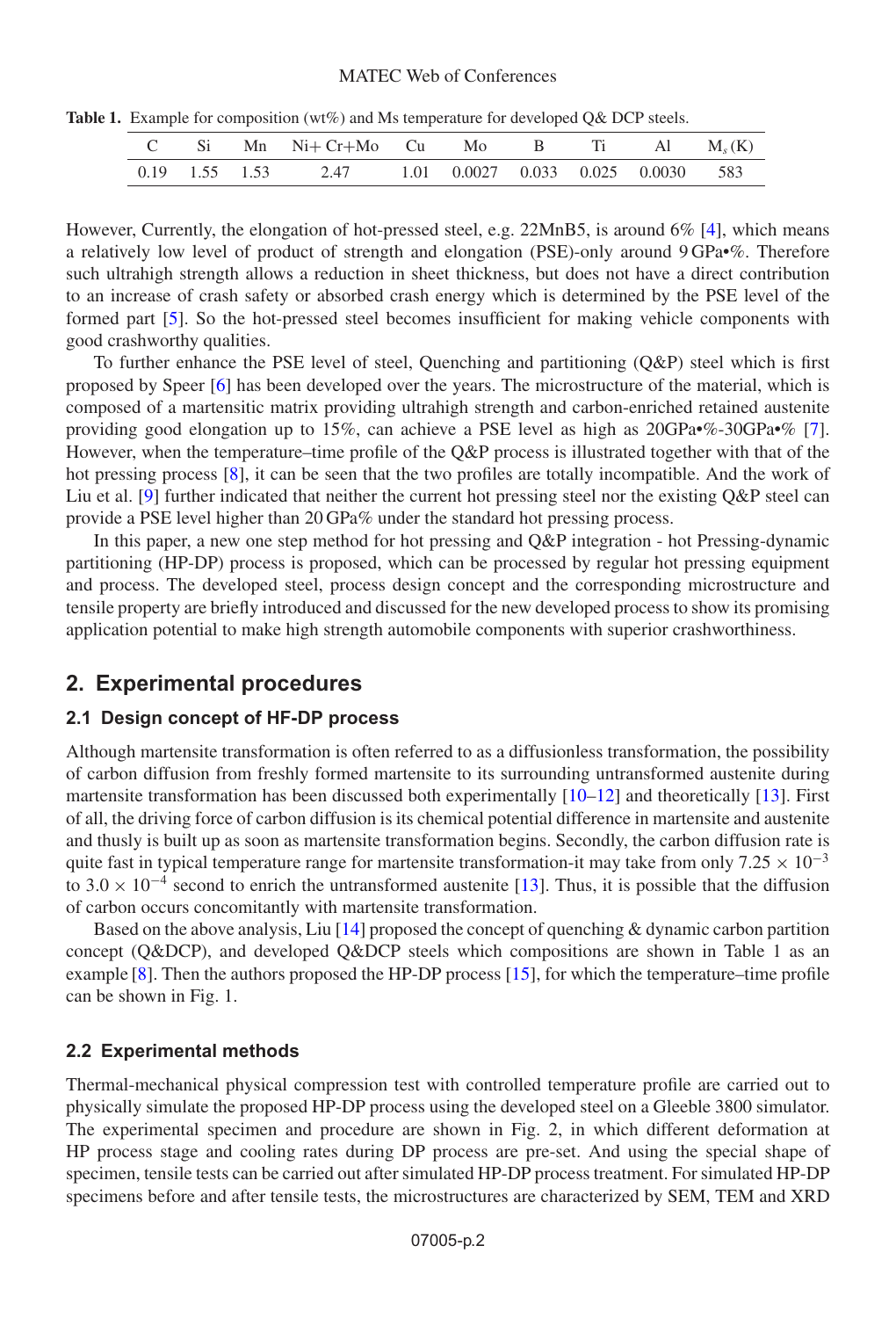

**Figure 1.** Illustration of temperature–time profile for the proposed HP-DP process.



**Figure 2.** Illustration of the specimen dimension and experimentally simulated HP-DP process.

to investigate the phase constitution and quantitative volume fraction and carbon content of retained austenite.

# **3. Results and discussion**

### **3.1 Microstructures analysis**

The typical microstructure of HP-DP steel is shown in Fig. 3. Both martensite and retained austenite phases can be found, and further investigation shows both dislocation and twinning martensite phases exists, which verifies carbon diffusion between the martensite and austenite during continuous cooling process.

Quantitative measurements of the volume fraction and carbon content of retained austenite (RA) before and after tensile tests are presented in Fig. 4. It can be obviously seen that the carbon contents of RA are around 1.0% before tensile tests, much higher than the initial steel content level of 0.19, which further verified carbon partition and enrichment of RA accrued during HP-DP process. And it also can be seen that the volume fraction of RA reduced significantly after tensile tests, which means martensite transformation and TRIP effect of RA should happen during tensile deformation which will improve the elongation of the steel. Meanwhile, it can be found that the carbon content of RA have obvious increase after tensile tests, which means that the carbon content in the RA in non-uniform and there should be gradient carbon content in the RA as the phase transformation can occur earlier for RA with lower carbon content and achieve increased average carbon content in RA. Thus, multi-martensite phases and retained austenite phase with carbon content gradient are the microstructure characterization of HP-DP steel which is different from both traditional HP steel and Q&P steel.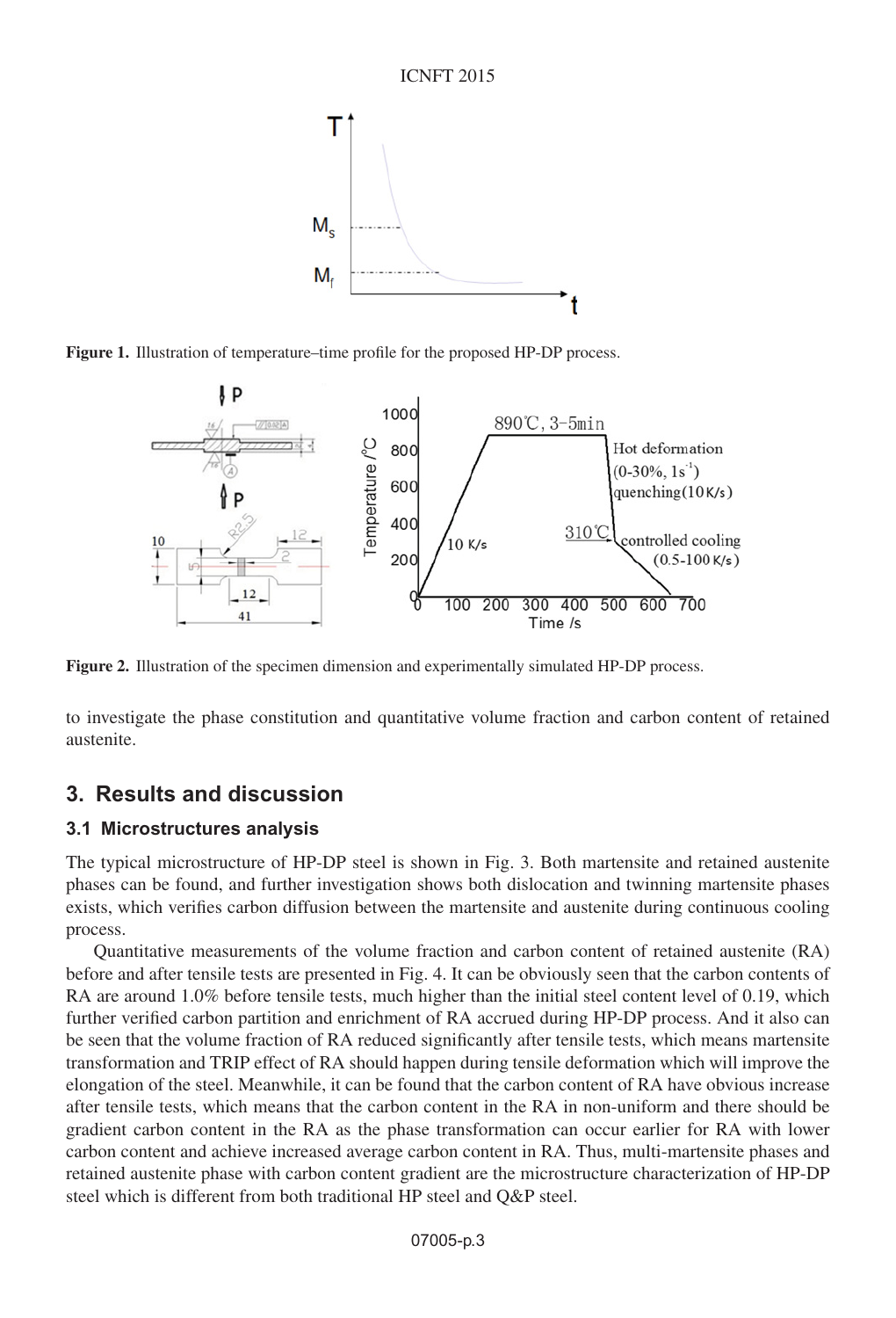### MATEC Web of Conferences



**Figure 3.** Typical microstructures of HP-DP steel by TEM and EBSD observation.



**Figure 4.** Measured volume fraction and carbon content of RA before and after tensile tests for specimens treated by different HP-DP process parameters (a) volume fraction of RA, (b) average carbon content of RA.

### **3.2 Tensile mechanical property**

From Fig. 5, it can be seen that the tensile strengths of HP-DP steels are all in the range of 1500 MPa– 1700 MPa, the elongations are mostly in the range of 15.5%–16.5%. Both high strength and elongation yields PSE level of HP-DP steel as high as  $25 \text{GP} \cdot \%$ . And the comparison to the normal HP steel-22MnB5 shows the great enhancement in the PSE level of HP-DP process which should have promising application potential in the future to make high strength automobile components with superior crashworthiness.

# **4. Summary**

Based on the concept of quenching-dynamic carbon partition, the integrated hot pressing-dynamic partition process is proposed. Physical simulations of HP-DP process shows significant improvement of PSE level to about two and a half times of the traditional HP process with similar level in tensile strength. The microstructural feature including multi-martensite phases and retained austenite phase with carbon